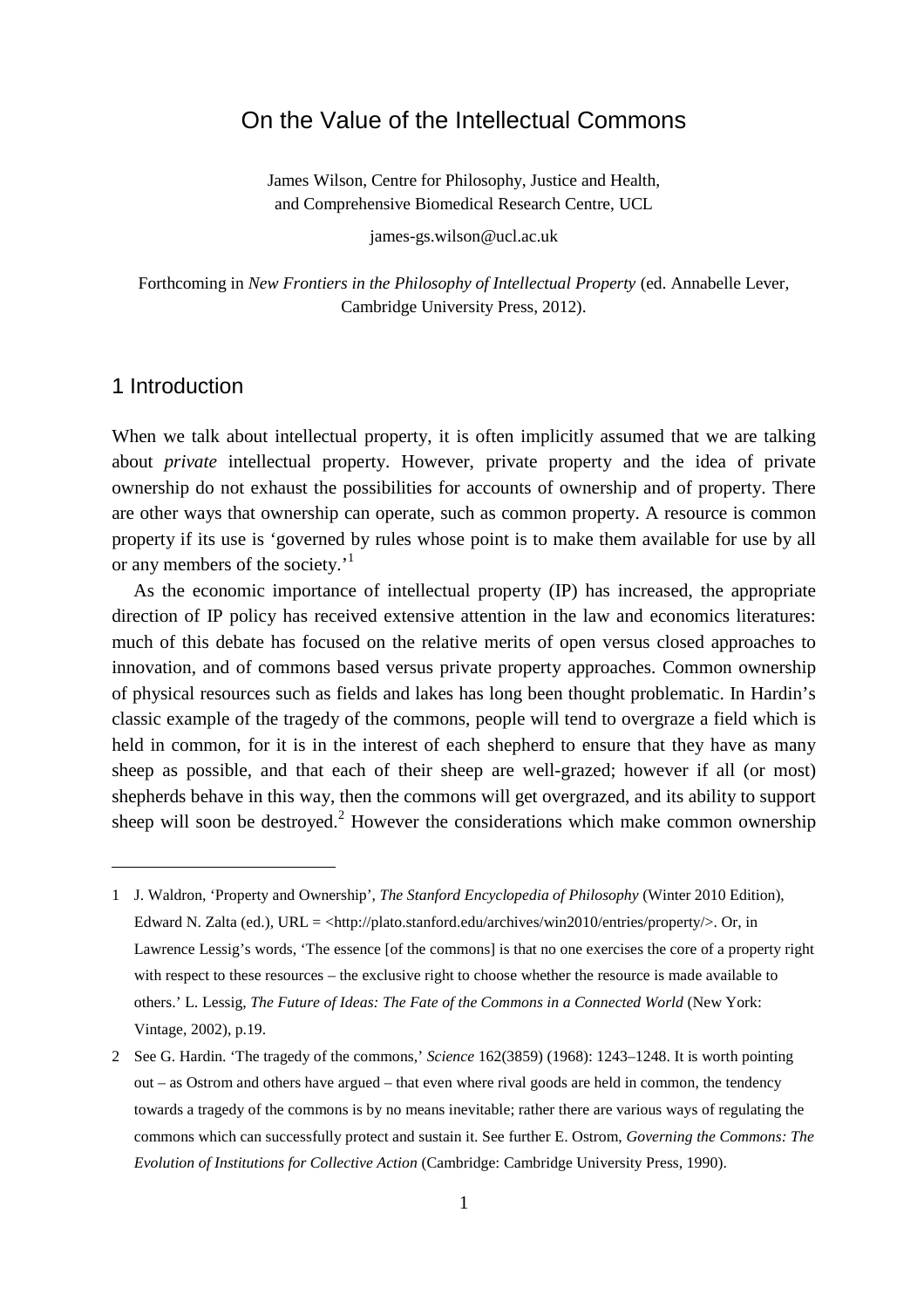problematic in the case of real property do not apply in the case of ownership of ideas. Ideas, unlike physical objects are nonrival: one person's use of them does not interfere with anyone else's. For this reason, and for others we shall explore later, it is much more uncertain whether and if so when private property solutions are to be preferred to common property solutions in the case of IP.

Philosophers have so far contributed little to these debates on the optimal regulation of ownership of IP. This chapter analyses what contribution philosophy can expect to make. I begin in section 2 by distinguishing two tasks that philosophy can attempt when it comes to the optimal regulation of IP: first, philosophers can devise a high level regulatory model for IP, explaining how, for example the ontology of ideas makes a difference to how we should regulate them, and what the overall goals are that we should have in an IP policy. Second, philosophers can attempt to make cogent and concrete policy suggestions on the basis of such a high level regulatory model. I argue that it is often extremely difficult to draw cogent and concrete policy proposals from even extremely good moral and political philosophy; and given the paucity of philosophical theorising so far about IP, it would be especially ambitious to expect philosophers now to construct theories which will have concrete and cogent policy implications. Hence this chapter focuses mostly on the first task.

Section 3 examines intellectual property from the perspective of moral rights.<sup>3</sup> I argue that one significant contribution that philosophy can make is to show that there are no moral rights to own intellectual property; and that there are at least some cases where it is plausible to think that private intellectual property could violate the rights of those who are excluded by it.

Section 4 sets out some of the main goals that an optimal regulatory system for IP should encompass. I argue that there is no intrinsic value in restricting access to ideas: the sole reason in favour of having private intellectual property restrictions in intellectual property is that such restrictions create incentives which will speed the production of intellectually creative work. However there are a number of important values—in particular, liberty, efficient use of resources and equality—which will tend to conflict with intellectual property restrictions. The net result of these value conflicts is that private ownership of intellectual property should be thought of as a necessary evil; something that we should support only where the incentives thus provided are necessary for the supply of future ideas, and where using such incentives is a better way of juggling our various value commitments than other alternatives.

Section 5 examines what should follow from these claims about rights and goals for concrete IP policies. The answer is frustratingly little, owing to the complexity of the terrain, and the lack of data on the effectiveness of different models of incentivisation.

# 2 Is Philosophy Useful for Thinking About Problems of Regulation?

Philosophical thinking gains much of its power from its abstraction: philosophers typically

<sup>3</sup> Moral rights are used here in the philosopher's sense of rights claims which are justifiable on moral rather than legal grounds, rather than as relating to the *droit d'auteur.*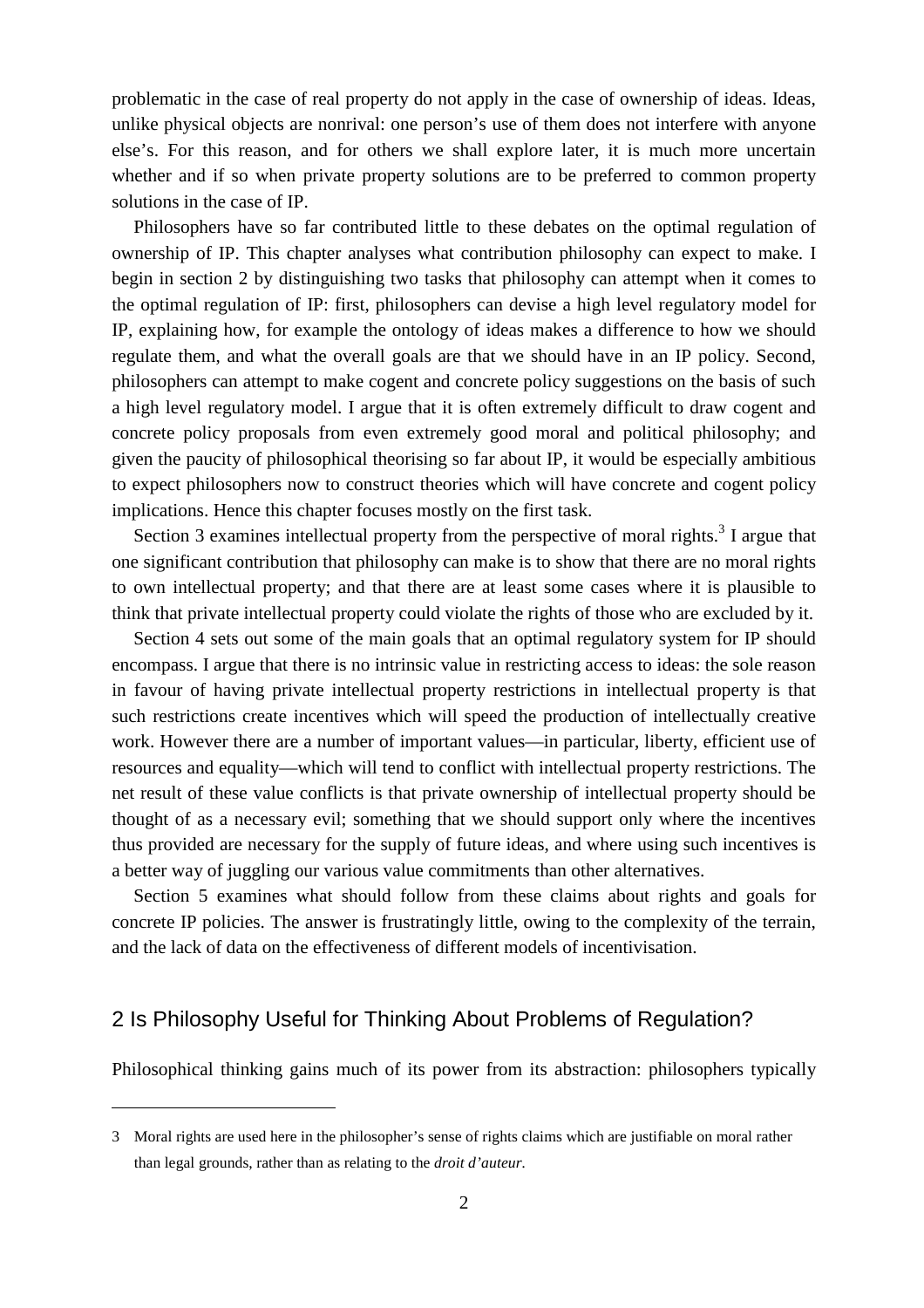argue that they get to the heart of issues by stripping away contingent and irrelevant details, and focusing on schematic but clearly described scenarios—scenarios which are often very different from those we encounter in real life.

Even when we have a superb piece of moral or political philosophy which is widely believed to make great strides in solving the schematically described problems on which it focuses, it is often far from clear what implications the work has for what we should do, given our current circumstances.<sup>4</sup> To give just one example of a very general problem, Rawls makes various abstractions and simplifications in *A Theory of Justice*, such as that he is concerned with a society in which everyone is a fully contributing member over the full course of their life; that there is no emigration or immigration; that everyone complies with the rules set out by the theory of justice; and that the account of justice only applies to the basic structure of society.<sup>5</sup> In virtue of these simplifications and counter-to-fact stipulations, it is far from clear what implications Rawls' theory has for specific policy areas such as disability or intellectual property. Even if we could confidently derive such a policy implication, it is unclear if it would be a policy that we had good reason to adopt, all things considered.<sup>6</sup>

We can distinguish between two projects for philosophy in the regulation of IP: a less and a more ambitious. The first would be to provide a systematic theoretical account of the normative terrain, and the second to provide cogent and concrete policy recommendations on the basis of this theoretical account. This chapter aims to undertake the first task, and to examine the prospects for completing the second. I undertake the first task by examining IP from the fundamental orientation of moral rights, and from the perspective of what goals government policy should aim at when it comes to IP. However, as I shall argue in section 4, it is not entirely clear what the implications of this theoretical account are for concrete policy decisions: the regulatory problems are sufficiently complex, and the empirical data so

<sup>4</sup> For two influential takes on this problem, see G. Brennan and P. Pettit, 'The feasibility issue," in *The Oxford Handbook of Contemporary Philosophy*, ed. F. Jackson and M. Smith (Oxford: Oxford University Press, 2005), pp. 258-279; A. Sen, 'What do we want from a theory of justice?', *Journal of Philosophy* 103(5) (2006): 215-238.

<sup>5</sup> J. Rawls, *A Theory of Justice*, Revised Edition (Oxford: Oxford University Press, 1999).

<sup>6</sup> Rawls himself was famously reluctant to draw specific policy conclusions from his theory of justice. In one of the very few interviews he gave, he answered the question 'When you look at current events, in general, do you think of them with the *A Theory of Justice framework in mind*?' as follows: "I'm sure that my view must affect in some manner how I see them, but I don't just ask what justice as fairness would say. That would be limiting. I don't see a political conception of justice as something that will tell me what to think. It's a great mistake to think of it as a device that will give you answers, that will deliver the answers to all sorts of questions when you want them. That is one reason I am reluctant to answer questions about specific political topics. It suggests the wrong idea: that we could have some theoretical way of doing that, which is usually not so at all. I think of justice as fairness as trying to answer certain specific though basic questions. Its scope is limited." (S. Aybar, J. Harlan and W. Lee, 'John Rawls: For The Record,' *Harvard Review of Philosophy* 1 (1991): 38-48, at p.45. Online at http://www.hcs.harvard.edu/~hrp/issues/1991/Rawls.pdf)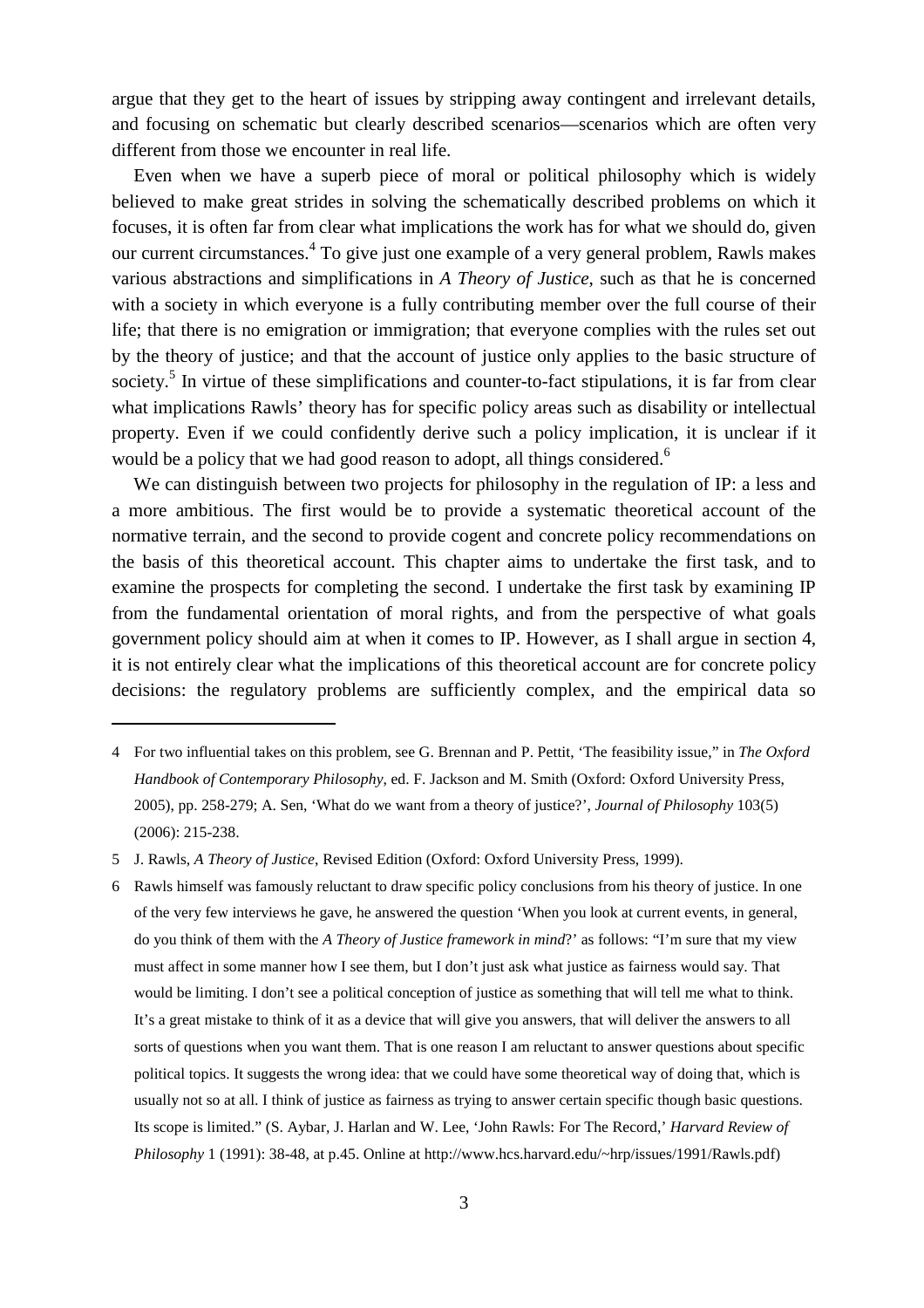unreliable that it is unclear how best to pursue our values. In part this is only to be expected: doing good applied philosophical work has proved difficult, even in areas such as bioethics, where a large amount of applied work has been done over a long period of time.<sup>7</sup>

## 3 Private Intellectual Property And Moral Rights

One key contribution that philosophers can make to thinking about regulation is the simple distinction between rights and goals. If each citizen has a right to a particular resource or freedom, then the duty holder of the right must secure that particular freedom or resource *for each individual to whom the right applies.* Rights are highly resistant to aggregation: the fact that many people have their rights fulfilled does nothing to reduce the claims of those who do not. Goals give governments general directions for policy, but they do not require a government to guarantee *to each individual* any particular freedom or resource. So long as a government is pursuing a goal diligently and fairly, no citizen has a legitimate individualised complaint about not being supplied with the good at which the policy aims.<sup>8</sup>

Rights in the sense I am using them are moral rather than legal rights: legal rights are those rights that exist under a given legal system, whilst moral rights are those rights that morality requires us to recognise.<sup>9</sup> We are interested in this section in whether there is a *moral* right to own intellectual property (clearly there is a *legal* right to hold a copyright on a book, or to hold a patent); and we are also interested in whether legal rights to own intellectual property

<sup>7</sup> I provide an analysis of why policy oriented bioethics is so difficult in J. Wilson, 'Towards a Normative Framework for Public Health Ethics and Policy,' *Public Health Ethics* 2(2) (2009): 184–194. There I argue that philosophers and bioethicists have tended to underestimate the complexity of social systems, and the difficulties involved in reforming them. Once we understand this, then we see that the problems involved in reforming complex institutions are orders of magnitude more complex than is implied or presupposed by simplistic attempts to go from, for example, Mill's harm principle plus a few facts to a claim about how we should regulate a new technology.

<sup>8</sup> For this way of drawing the distinction between rights and goals, see for example, T. M. Scanlon, 'Rights, goals, and fairness,' *Erkenntnis* 11(1) (1977): 81–95. I write more on the concept of rights in J. Wilson, 'Rights', in *Principles of Healthcare Ethics,* ed. R. Ashcroft, A. Dawson, H. Draper and J. McMillan (London: John Wiley & Sons, Ltd, 2007).

<sup>9</sup> In the context of IP, the term 'moral rights' is potentially ambiguous, as it is also used for legal rights which accrue particularly to authors, such as the right of attribution and the right not to have one's work bowdlerised. In this chapter I shall reserve the term 'moral rights' solely for rights with a moral as opposed to a legal justification.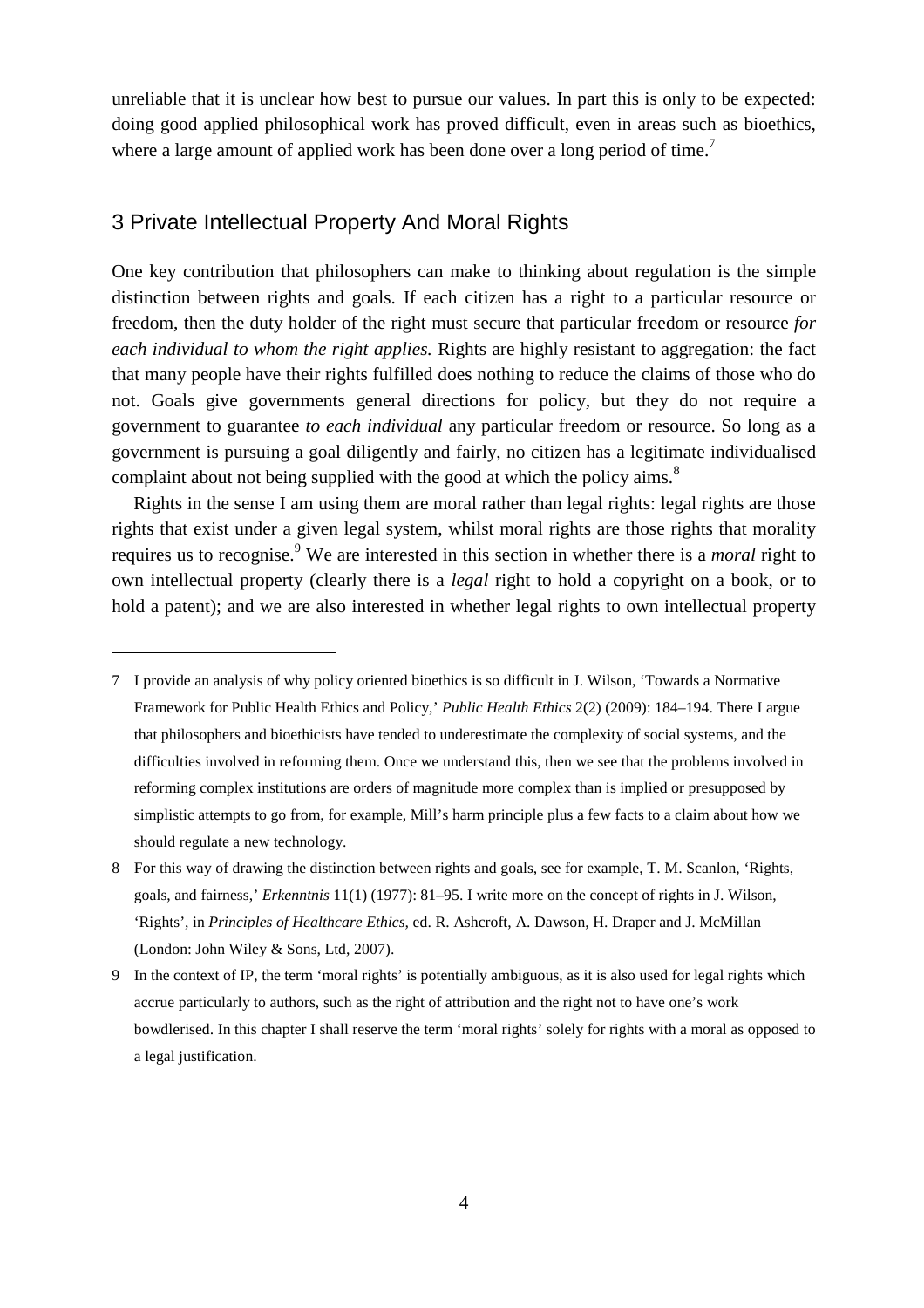might violate moral rights such as the right to healthcare or the right to life.<sup>10</sup>

Making this distinction between rights and goals does not yet commit us to the claim that there are any rights. Rather, it points up how two different types of consideration can play different roles in the justification of public policy. Some kinds of reasons act as exclusionary: even if a goal were otherwise worth pursuing, it would be wrong to pursue the goal if it involved violating a consideration which was highly resistant to aggregation. Obviously, given this conception of rights, we should start by ensuring that—in whatever policy we adopt—we are not violating anyone's rights. We should select our policies only from the set of those ways of regulating that *do not* violate rights.

There are four different permutations with regard to the rights of those who create intellectual property, and those who make would use it. (I shall use 'the inventor' to refer to the person who creates a piece of IP, and 'the user' to refer to the person who wants to make use of it).

| Rights in intellectual property policy       |                                              |
|----------------------------------------------|----------------------------------------------|
| 1. Both have moral rights.                   | 2. Only inventor has a moral right.          |
| The inventor has a moral right to own IP,    | The inventor has a moral right to own        |
| and the user also has some moral right or    | intellectual property, and the user does not |
| moral rights that would be infringed if we   | have any moral rights that would be          |
| allow extensive private ownership of         | infringed if we allow extensive private      |
| intellectual property.                       | ownership of intellectual property.          |
| 3. Only users have moral rights.             | 4. Neither users nor inventors have moral    |
| The inventor does not have a moral right to  | rights.                                      |
| own IP, and the user has some moral right or | The inventor does not have a moral right to  |
| moral rights that would be infringed if we   | own intellectual property, and the user does |
| allow extensive private ownership of         | not have any moral rights that would be      |
| intellectual property.                       | infringed if we allow extensive private      |

10 As I shall be using the concept of moral rights, moral rights commit us to the claim that moral rights enjoy some sort of (possibly defeasible) priority over non rights based claims. Of course this is not the only way we can coherently think about rights. Whilst this 'rights as trumps' view can be disputed in as much as many of the legal rights we do recognise are not particularly morally weighty, I shall not enter into the murky waters of the conceptual analysis of rights here. This is because the basic normative claims could be made without reference to rights: those who are worried by the idea of rights as trumps should be able to replace references to rights without loss with the phrase *morally important claims of individuals which ground at least reasonably stringent duties to those individuals*. I use the term rights simply because it is rather less unwieldy than this construction.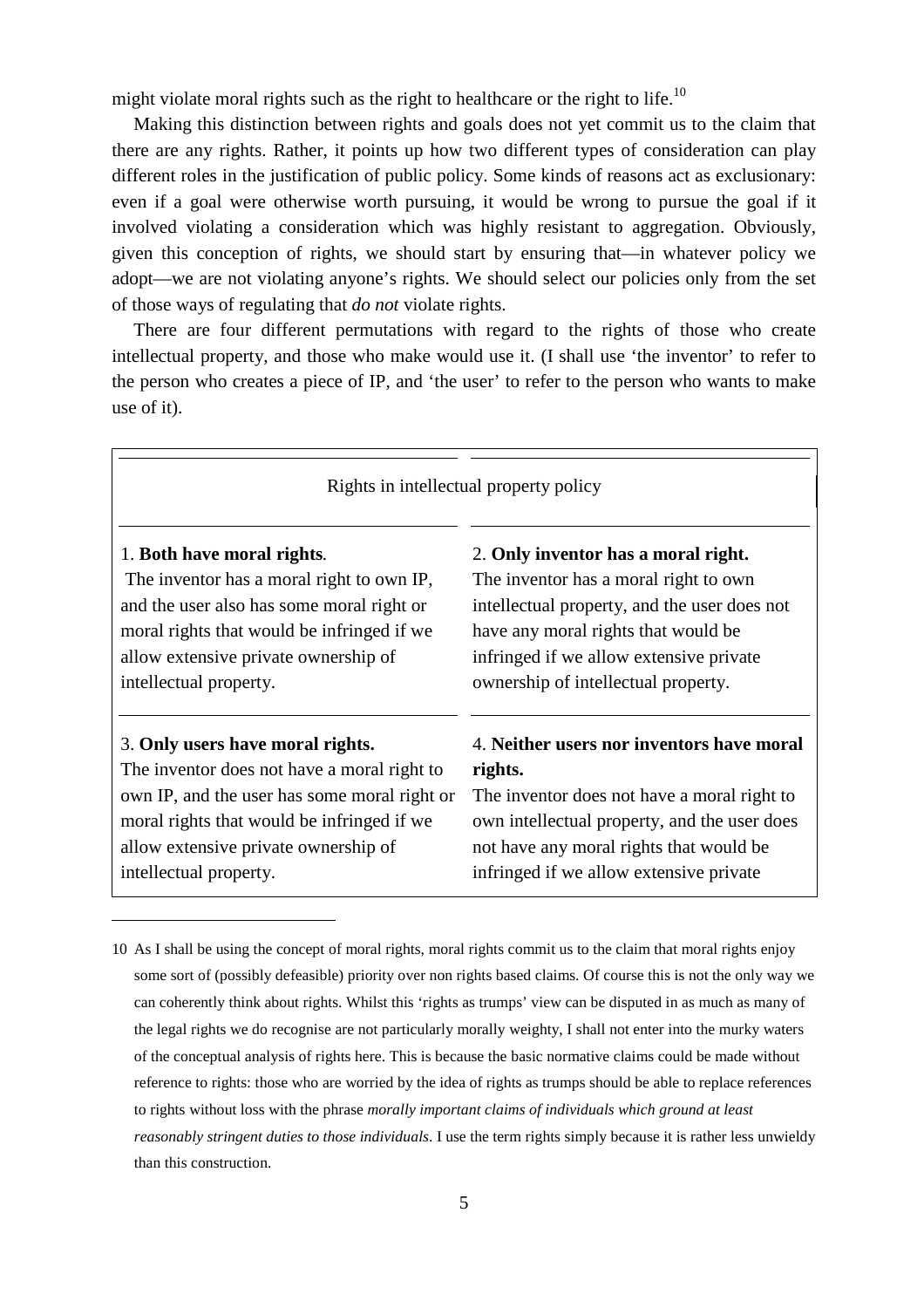If case (1) obtained, we would have to think through IP policy through the lens of the philosophical discussion of conflicts of rights.<sup>11</sup> If case (2) obtained, we would expect the inventor's right based claims to take precedence over the claims made by the users of the IP: the inventor's claims would be claims of *rights,* whilst those of the users would be of something less than rights. If case (3) correctly described the situation with regard to IP, then we should expect users' needs to constrain what would otherwise be reasonable systems of incentives. If case (4) correctly described the situation with regard to IP, then we should see IP policy as a way of trying to reach towards certain yet to be specified socially valuable goals, without having to negotiate major side constraints.

I argue that neither of the first two options correctly describe the normative situation, because there cannot be any intrinsic moral rights to own intellectual property. Hence the normative situation we face is either one where no one has any relevant rights, or one where only users do. I shall then argue that it is possible for private ownership of intellectual property to wrong people. The upshot is that case (3) describes the normative situation: whilst private ownership of intellectual property is never required in order to respect moral rights, stringent private intellectual property regimes may wrong people, if they prevent them from getting access to goods that they have a right to.

# 3.1 Ruling out options (1) and (2): there cannot be a moral right to own intellectual property

It is sometimes argued that, just as labouring on unowned physical property can give the labourer a moral right to own the object laboured on, so labouring on ideas which were previously part of the intellectual commons can give rise to a moral right to own the resulting ideas.<sup>12</sup> For instance, it might be thought that in writing a novel, someone transforms elements which are part of the stock of the intellectual commons—such as archetypal plots and characters—and in transforming these materials creates something new which she has a moral

<sup>11</sup> See for example J. J. Thomson, *The realm of rights* (Cambridge: Mass.: Harvard University Press, 1992); F. M. Kamm, *Intricate Ethics: Rights, Responsibilities, and Permissible Harm* (Oxford: Oxford University Press, 2007), chapter 9.

<sup>12</sup> By the intellectual commons, I mean the set of all the ideas, theories and mental constructs which are open to all to use. The intellectual commons excludes all ideas which are subject to private intellectual property. It includes any ideas which are (a) currently deemed inadmissible for intellectual property protection (such as mathematical algorithms, scientific theories, natural languages); (b) those ideas which are potentially admissible for intellectual property protection, but which have not yet been claimed as private property; and (c) ideas which were subject to intellectual property protection but which no longer are because the maximum term of intellectual property protection for them has expired (such as Dickens' novels).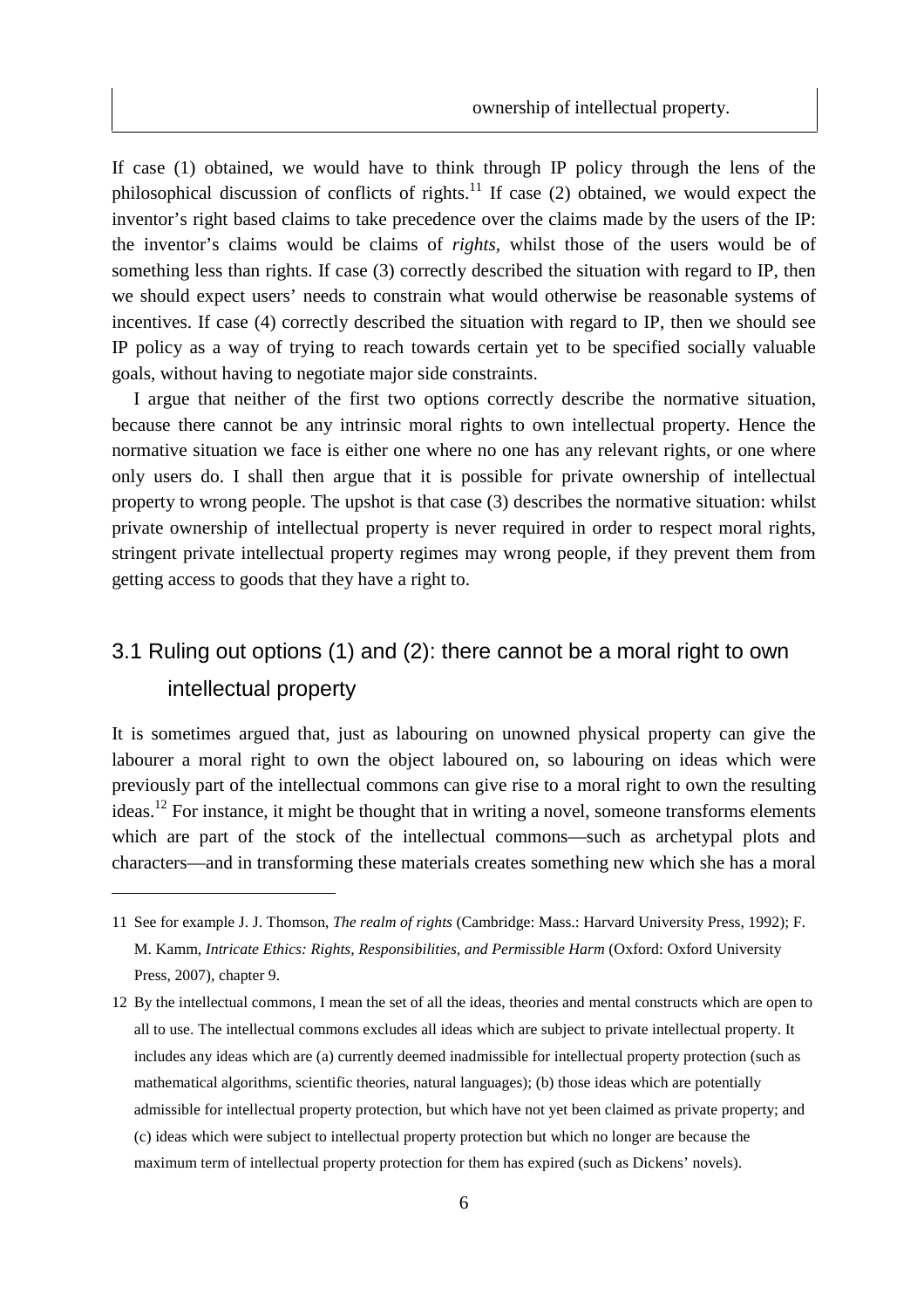right to exclude others from. If this thought were correct, then it would be wrongful to treat such a work as part of the commons without the author's permission: doing so would breach her rights.

I have argued at length elsewhere that arguments of this kind for moral rights to own intellectual property are unconvincing; and that there cannot be any pre-legislative moral entitlements to own intellectual property.<sup>13</sup> The essence of this argument is that we cannot simply multiply moral rights ad infinitum: we cannot claim that there is a moral right to X without providing a moral explanation or justification of *why* we should recognise such a right. All attempts to justify moral rights must be subjected to what I call the *Rights Justification Principle*.

Any justification of an intrinsic moral right must show that violating the right would typically result in either a wrongful harm or other significant wrong to the holder of the right, which is independent of the existence of the moral right we are trying to justify.

The problem for any putative moral right to own intellectual property is that we do not seem to be able to explain how the inventor would be wrongfully harmed or otherwise wronged by unauthorised copying of her work unless we *already presuppose the existence of the very right we are trying to justify.* For there are only three plausible ways in which someone might be wronged by the unauthorised copying of her published work in a way that meets the criterion set down by the Rights Justification Principle:

- 1. The creator is wronged by being excluded from the use of what she has created.
- 2. The creator is wronged by being prevented from excluding others from what she has created.
- 3. The creator is wronged by others benefiting unfairly from her creative effort.

However, none of these putative justifications could plausibly ground a right to own intellectual property, for the following reasons.

(1) is unconvincing because usage of a nonrival good cannot deplete it or stop anyone else from using it. And so *a fortiori* unauthorised use of a nonrival good cannot prevent the author from using it. Therefore, merely making unauthorised use of the work cannot prevent her from using the work, and thus cannot be the basis for a claim that the inventor's intrinsic moral rights have been violated.

(2) is unconvincing because being prevented from making money by excluding others from access to one's work does not constitute a wrongful harm or other significant wrong which is independent of the (putative) intrinsic moral right to exclude others from access to one's work. It is only if we presuppose the right whose existence we are trying to justify that it

<sup>13</sup> See J. Wilson, 'Could There be a Right to Own Intellectual Property?' *Law and Philosophy* 28(4) (2009):

<sup>393–427;</sup> J. Wilson, 'Ontology and the Regulation of Intellectual Property', *The Monist* 93 (2010): 450-463.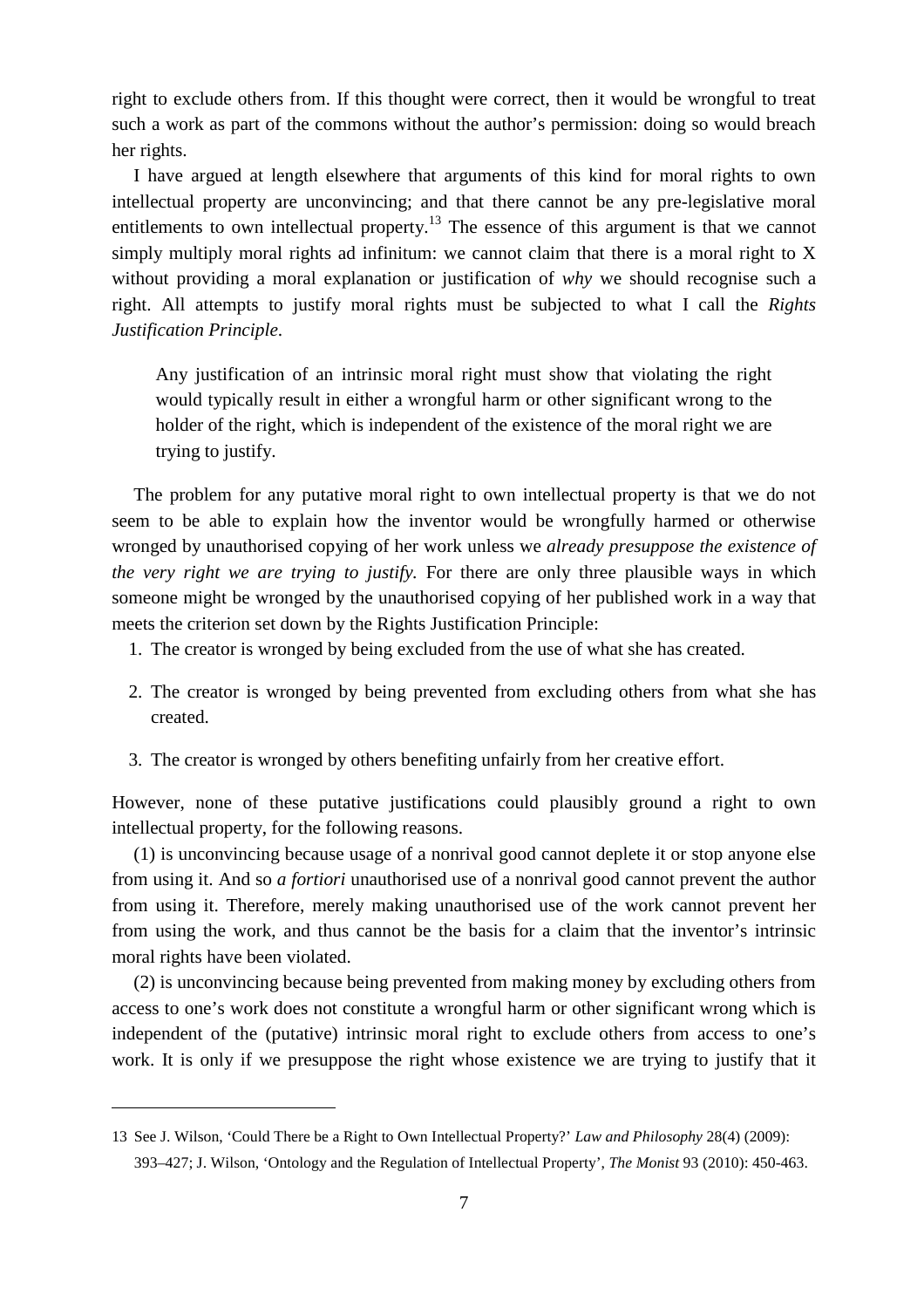seems plausible to claim that being prevented from charging others for access to one's creation is a wrong to the inventor.

(3) is unconvincing because—assuming there are no pre-existing agreements in place benefiting from another's effort is unfair only where so benefiting imposes a cost on the person providing the benefit. Making use of an inventor's idea does not impose a cost on her, and so is not unfair.

I conclude that none of 1-3 provide any justification for thinking that there is an intrinsic right to own intellectual property. Nor are there any other plausible wrongful harms or other wrongs caused merely by unauthorised copying which are independent of the existence of the (putative) intrinsic moral right to exclude others from copying and use of one's creations.<sup>14</sup> It follows that the legal right to make money by excluding others from access to one's work cannot be an intrinsic moral right. As Jefferson put it, 'Inventions then cannot, in nature, be a subject of property. Society may give an exclusive right to the profits arising from them, as an encouragement to men to pursue ideas which may produce utility, but this may or may not be done, according to the will and convenience of the society, without claim or complaint from anybody.'<sup>15</sup>

### 3.2 The 'No Hardship' Argument

It is sometimes argued that it is impossible to wrong anyone by asserting private ownership of ideas which would not have existed but for the inventor. On this view, where someone has created something new out of goods which were part of the intellectual commons (say by writing a novel, or creating a new drug), no one can claim to be wronged if the person keeps the new idea private and charges money for access to it. The basic thought is that in so doing the author leaves those excluded no worse off than they would otherwise have been, and so cannot wrong them. As Mill puts it, 'It is no hardship to any one, to be excluded from what others have produced: they were not bound to produce it for his use, and he loses nothing by not sharing in what otherwise would not have existed at all.<sup>16</sup> Call this, following Waldron, the *no hardship* argument.<sup>17</sup> I shall argue (in agreement with Waldron) that this argument is not sound.

<sup>14</sup> I allow that there may be reasons stemming from the importance of privacy to allow authors to prevent the publication of works that they do not want released to public scrutiny. But once an author has made a work public, she does not have a moral right to exclude others from the use of this idea.

<sup>15</sup> T. Jefferson, Letter to Isaac McPherson (13 August 1813), in *The Writings of Thomas Jefferson*, ed. A. E. Bergh (Washington D.C.: The Thomas Jefferson Memorial Association of the United States, 1907), vol. 13, pp. 333-35. Also available at http://etext.lib.virginia.edu/toc/modeng/public/JefLett.html.

<sup>16</sup> J. S. Mill, *Principles of political economy: with some of their applications to social philosophy*, (5th ed.. London: Parker, Son, and Bourn, 1862), II.2.26.

<sup>17</sup> J. Waldron, 'From Authors to Copiers: Individual Rights and Social Values in Intellectual Property', *Chicago-Kent Law Review* 68 (1993): 841–887, at pp. 862-868.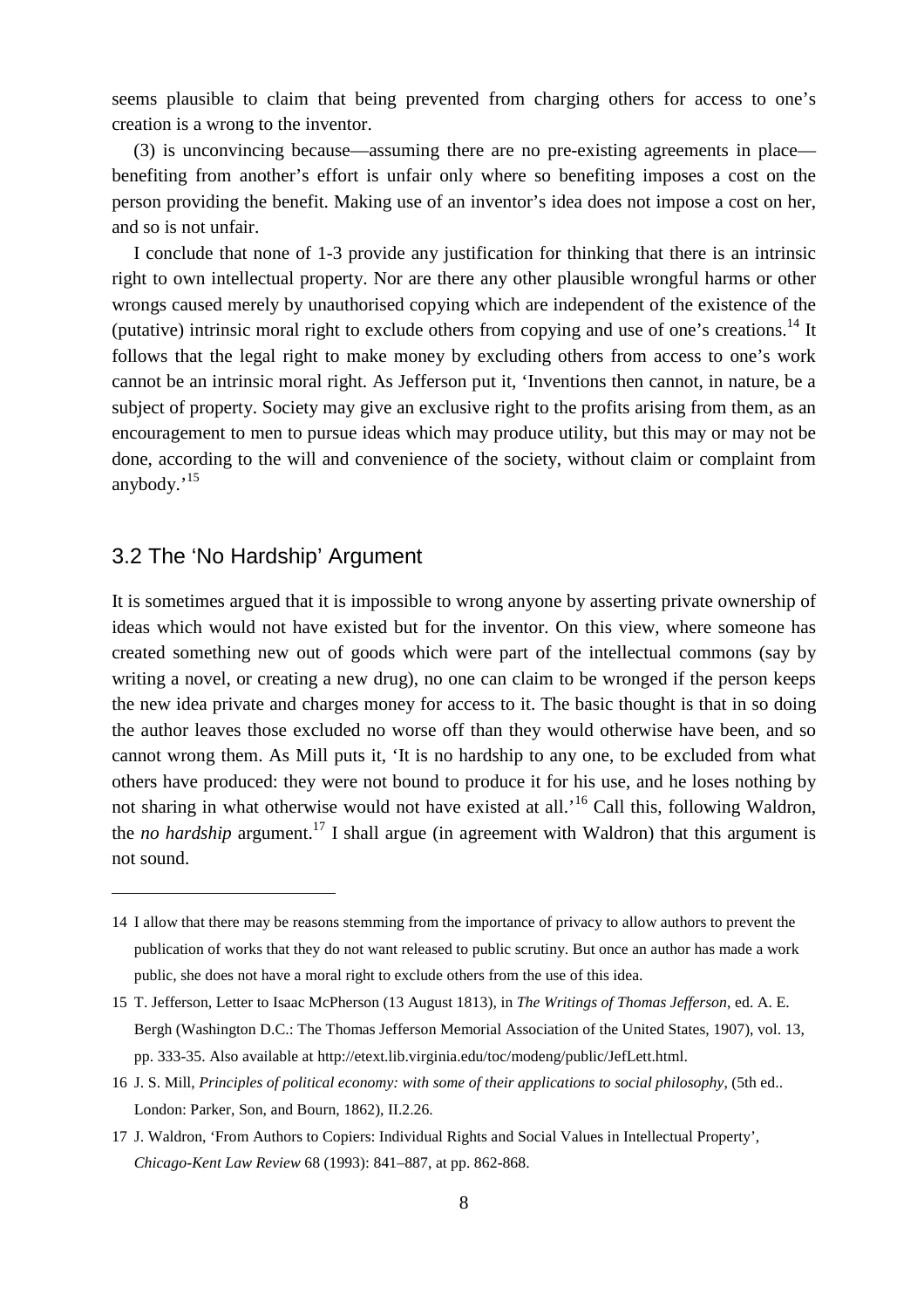The no hardship argument makes the assumption that if someone is left no worse off than she would otherwise have been, she cannot have been wronged. However it does appear to be possible to wrong someone even if one does not leave her worse off than she would otherwise be. Suppose that Jill is drowning, in an isolated location. Fred notices her as he's zooming past in his speedboat. He does not turn around, reasoning that as she's no worse off than she would have been if he hadn't stopped, *he* can't have wronged her. This seems monstrous. It is an open question whether we should say that Fred *harms* Jill in this circumstance; but it seems overwhelmingly plausible to say that he wrongs her. So he either wrongs her without harming her, or wrongfully harms her despite the fact that she ends up no worse off than she would have been had he not been passing.<sup>18</sup>

When a drug comes onto the market which provides the only treatment for a painful and debilitating condition, and the company which holds the patent on the drug uses its monopoly power to charge very high prices and thereby excludes nearly everyone in developing countries from getting access to the drug, the situation may be relevantly similar to the speedboat case. We might think that if there is a moral right to access essential medicines, then the fact that someone would be no worse off than if the company had not invented the drug, is not enough to show that he is not wronged.

Whilst it seems plausible to say that intellectual property restrictions can violate rights, it is much less plausible to think that any and every restriction will do so: if the good which is protected by intellectual property rights does not serve a serious need (like a new type of coffee grinder), or if an existing item in the intellectual commons could perform substantially the same task, then the case for rights violation is weak.<sup>19</sup> It is only where the good from which the person will be excluded is of substantial importance, and where the good cannot be substituted for one from the commons that it seems plausible to think that IP regulation will violate rights.

<sup>18</sup> The concept of harm is surprisingly slippery. Intuitively, A harms B if A makes B worse off than B would otherwise have been. But it is difficult to spell out what the standard is against which we should judge 'would otherwise have been'. There seem to be two basic kinds of answer: either we specify it in terms of a nonnormative baseline, or we specify it in terms of a normative baseline. Both can cause problems, and it is far from clear that a single baseline (whether normative or non-normative) can capture all of our intuitive judgements about when one person harms another. For further discussion, see Wilson, 'Could There be a Right to Own Intellectual Property?'; J. Feinberg. *Harmless Wrongdoing (The Moral Limits of the Criminal Law)* (Oxford: Oxford University Press, 1990). S. Wilkinson, *Bodies for Sale: Ethics and Exploitation in the Human Body Trade* (London: Routledge, 2003), pp. 56-71.

<sup>19</sup> For example, many new drugs are 'me-too' drugs are designed to be substantially similar to existing drugs in action and effect. If the patent has lapsed on the original drug, it seems much less plausible to say that anyone's rights are violated if they are priced out of gaining access to the me-too drug.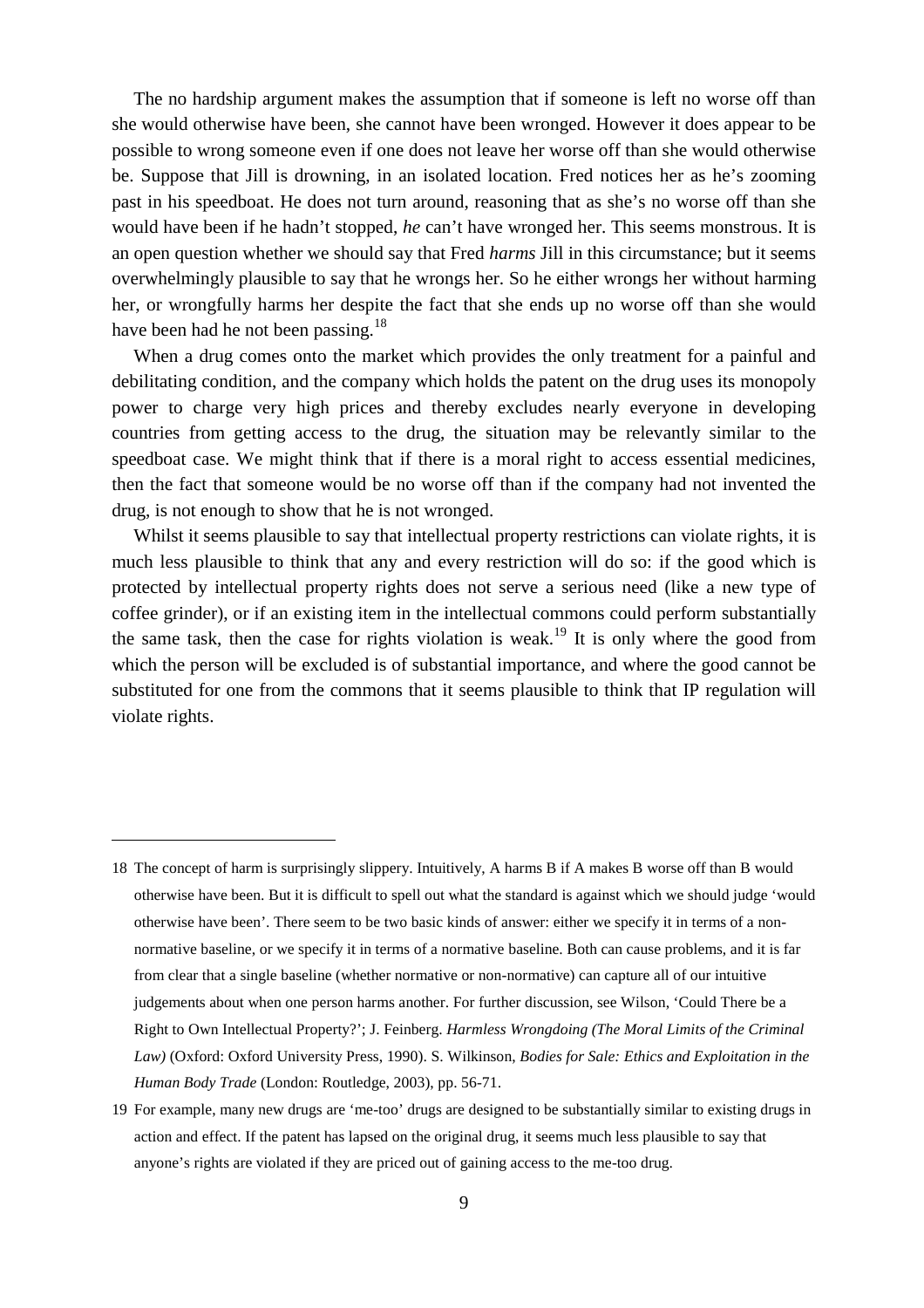#### 4 The appropriate goals of intellectual property regulation

Restricting access to ideas which it would be legitimate for people to know is not good in itself.<sup>20</sup> Where it is pursued, it must be for the sake of some other goal.<sup>21</sup> The standard answer—and in fact the only answer with any currency, once we rule out intrinsic moral rights to own IP—is that the goal of IP regulation is to promote the beneficial effects of human creativity.

I understand the 'beneficial effects of human creativity' in a broad sense, to include both the beneficial effects for consumers of having more products on the market that will meet their needs and preferences, and the beneficial effects for current and future creators who will be able to draw on the results of more human creativity.<sup>22</sup> Human creativity in this broad sense encompasses new scientific ideas, new inventions, new films, computer programs, plant varieties and so on.

Human creativity is clearly extremely important for the future of human society: it is through such creativity that we have raised living standards over time; and it will be through such human creativity that we will attempt to improve our living conditions in the future. Whilst human creativity has also had substantial negative effects, I shall leave these on one side here. My interest is in a different question: how can attempts to incentivise creativity impact negatively on other goals that societies should have; and when they do, which should

<sup>20</sup> There are some bodies of knowledge (for example about how to make dirty bombs) whose wide circulation it would probably be beneficial to prevent. But these bodies of knowledge would in any case be problematic to publish, whether or not someone had IP rights on the work published. The morality clause of the European Patent Convention, namely that 'inventions the commercial exploitation of which would be contrary to "ordre public" or morality' are excluded from patentability (Article 53a), displays the impotence of IP law here. This clause is not a very effective way of regulating genuinely immoral activity, as refusing a patent is not sufficient to make an activity illegal: if cloning human beings was legal, but we refused to grant patents on such processes, people would still be free to clone human beings. The only thing we would be denying them by denying patentability would be the right to exclude others from so doing.

<sup>21</sup> As Penner puts it, 'The right to property is grounded by the interest we have in using things in the broader sense. No one has any interest in merely excluding others from things, for any reason or no reason at all.' James Penner. *The Idea of Property in Law,* (Oxford: Oxford University Press, 2000), p.70.

<sup>22</sup> IP regulation may not so obviously benefit future producers. But this is part of its rationale: patents, for instance, require the patentor to publish a description of how the invention works. The granting of the temporary monopoly is the quid pro quo for making this knowledge public. If there were no patents, then inventors would have a much greater recourse to trade secrets. Trade secrecy has the drawback that people continually have to duplicate effort, as they attempt to solve problems that have already been solved. In the past there have been some quite significant cases of the withholding of information which could have saved lives: for example, the Chamberlen family kept the discovery of the obstetrics forceps secret for more than 100 years, in order to protect their midwifery business. See W. Moore, 'Keeping mum', *BMJ* 334(7595) (2007): 698–a.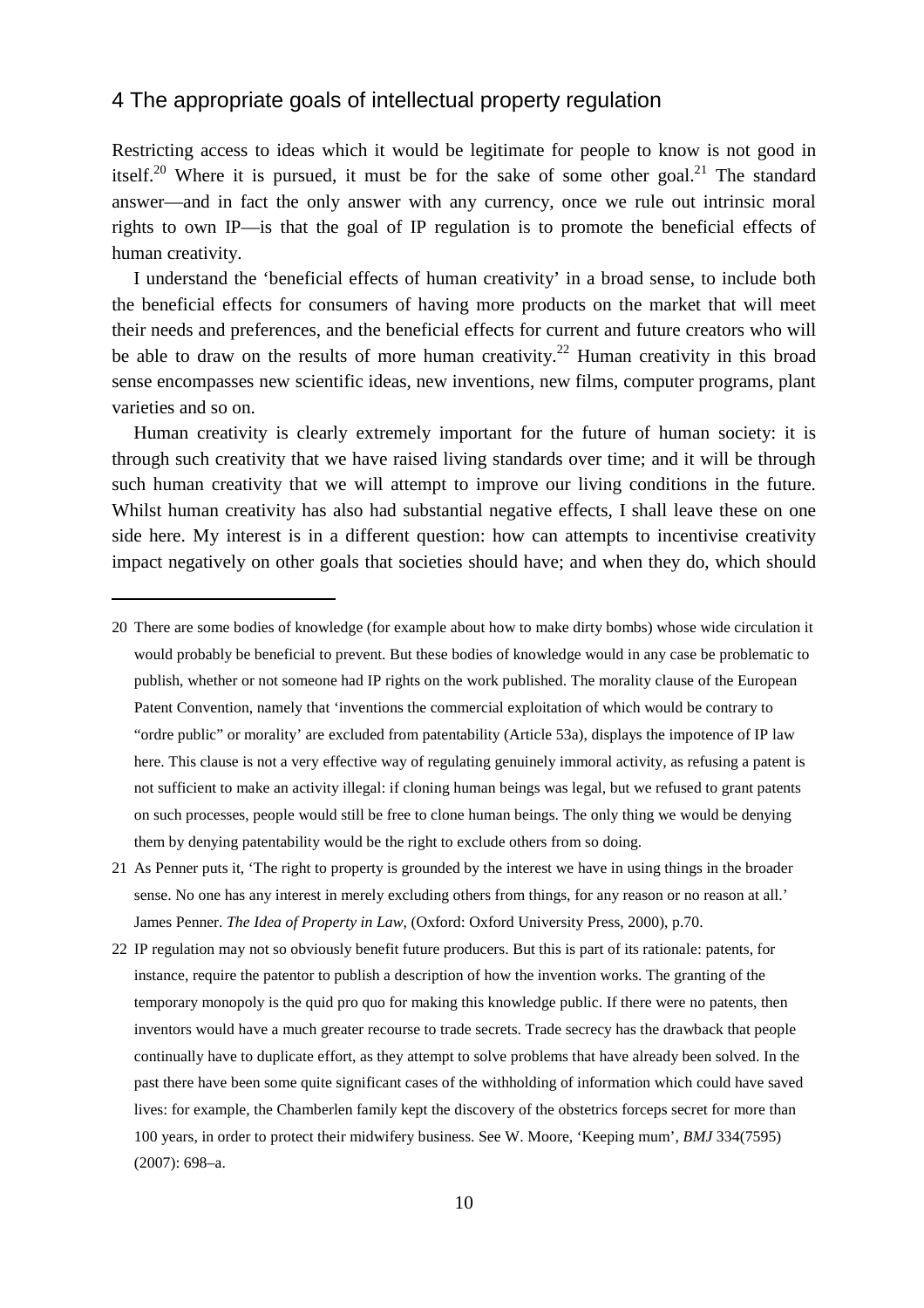take precedence? If the benefits of human creativity are more equivocal than might at first be thought, this would strengthen rather than undermine the reasons for being cautious about incentives to creativity which undermine other important goods. So, for the purposes of my argument I shall grant the claim that human creativity is an important force for good, which there are pro tanto reasons to encourage.

There are a number of important goals which can be threatened by restricting access to human creativity. I shall consider three: liberty, making best use of resources, and equality.

*Liberty*. Ideas are by nature nonexcludable.<sup>23</sup> If we wish to prevent sharing of ideas, we need to take positive steps, such as erecting digital fences like Digital Rights Management (DRM), or legislating to allow for private ownership of intellectual property. Such steps involve impositions on liberty: they prevent people from being able to do things that they were previously able to do. Such incursions into liberty are problematic for two reasons: first if we think that liberty is a good thing, then reductions of liberty are prima facie bad. Second, it requires us to use the coercive force of the law to criminalise activities which are not wrong in themselves. So whilst liberty is by no means so important that it trumps all considerations,  $24$ incursions into liberty do have to be justified: we need to be able to show that allowing people the liberty to perform the proscribed action will be bad in some way.

*Making best use of resources.* Ideas are by their nature nonrival in consumption. If one person has a good idea everyone can benefit from that idea and build on it, without the original idea being destroyed or degraded.<sup>25</sup> If we allow someone a monopoly on the supply of a nonrival good, the monopoly holder is able to extract an economic rent from those who buy the product. In a competitive market, prices are kept down by competition: companies will seek to differentiate themselves in the market by offering goods either at a higher quality, or a lower price, with the net result that (in an efficient market) profit margins are low. Where we have a monopoly, there is no reason to think that the price charged for a good will bear any relationship to the marginal cost of production. Governments in general have an obligation to make the best use of their resources, and to prevent monopolies from occurring; both

<sup>23</sup> As Jefferson put it, waxing poetical, 'That ideas should freely spread from one to another over the globe, for the moral and mutual instruction of man, and improvement of his condition, seems to have been peculiarly and benevolently designed by nature, when she made them, like fire, expansible over all space, without lessening their density in any point, and like the air in which we breathe, move, and have our physical being, incapable of confinement or exclusive appropriation.' ('Letter to Isaac McPherson')

<sup>24</sup> I have written about this in the context of health: J. Wilson and A. Dawson, 'Giving liberty its due, but no more: trans fats, liberty, and public health,' *The American Journal of Bioethics* 10(3) (2010): 34–36.

<sup>25</sup> As we noted earlier, this is quite unlike a commons such as a village green, or fishing the sea. In the cases of these exhaustible commons, there is reason to restrict access, or to have some kind of governance norms to ensure that the resource is not overused.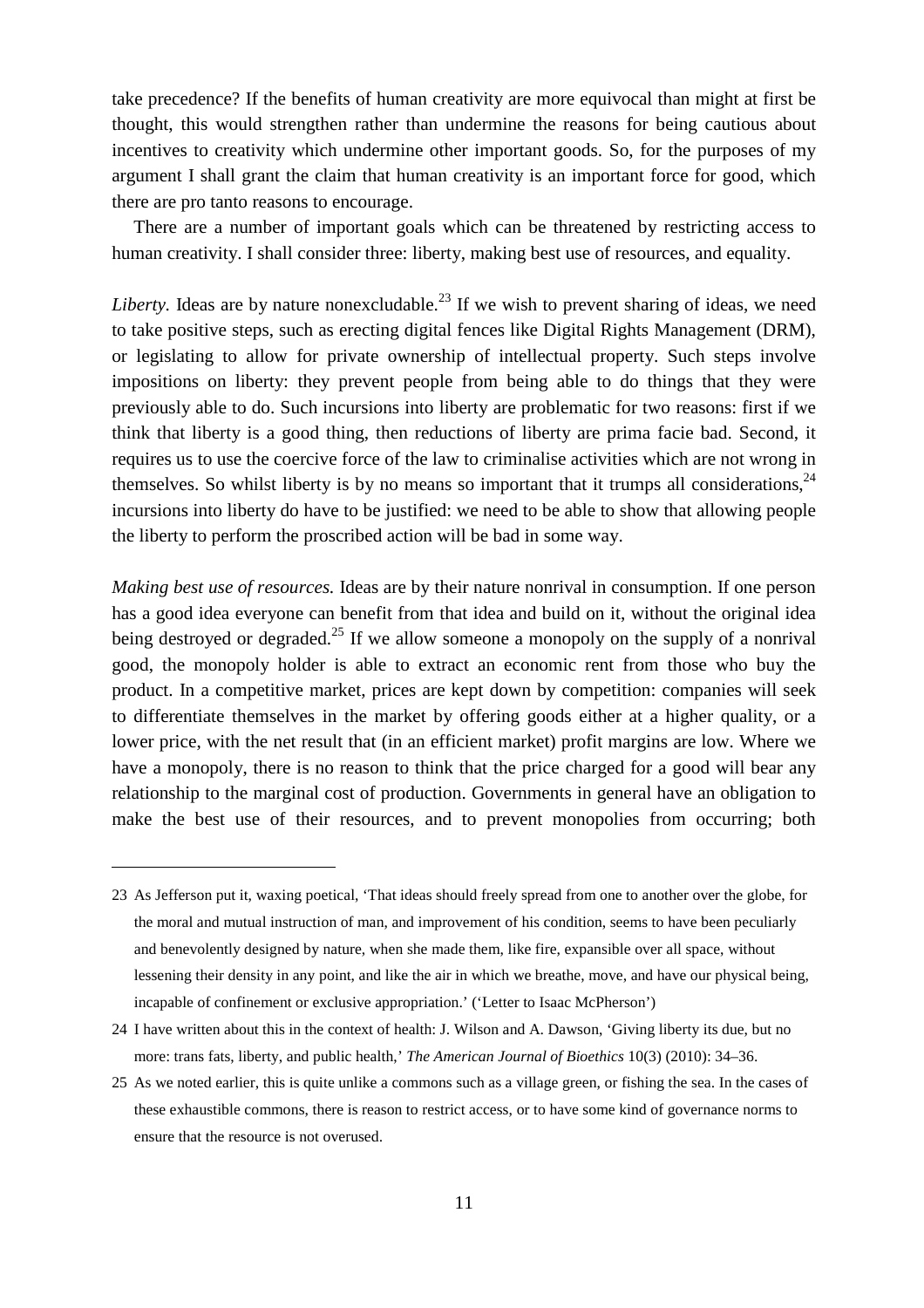obligations are challenged by allowing private ownership of IP.  $^{26}$ 

*Equality.* Nonrival goods are not capable of scarcity, and are hence capable of being supplied to everyone who desires them. If there is a scarcity in the supply of a given nonrival good, it is because we have elected to create an artificial scarcity. This is different from the case of rival goods where we frequently see 'natural' scarcities. Because of this, ideas as goods have a particular resonance from the perspective of equality. A society of equals is one in which each citizen can look each other in the eye, and think of herself as of equal status to each other person. The goal of a society of equals is undermined where there are goods which have a large effect on the way which social status is negotiated, and which are differentially spread (particularly when this reinforces existing patterns of advantage and disadvantage). Conversely such a society is promoted where there are goods and freedoms which are important for social status which are available to each on conditions of equality. Because ideas matter for human life, and because ideas can be made available to all at only a marginal extra cost, the goal of a society of equals will push us towards open access to ideas.

So in sum, approaching IP regulation from a abstract philosophical perspective should lead us to affirm the following claims:

- 1. There are no moral rights to privately own intellectual property. We can either grant or not grant such legal rights without wronging inventors.
- 2. Granting private intellectual property rights may sometimes violate other rights such as the right to life.
- 3. Denying access to ideas is not good in itself. Denying access to ideas is good only when it serves some further purpose: namely promoting the beneficial effects of human creativity.
- 4. Restricting access to ideas is in tension with other important goals such as protection of liberty, making the best use of our resources, and equality.
- 5. Therefore, private intellectual property, where we adopt it as a way of incentivising creativity, should be viewed as a necessary evil.<sup>27</sup>

<sup>26</sup> The European Regulation on Orphan Medicinal Products provide a good example of this. (Regulation (EC) No 141/2000.) When BioMarin was awarded a European orphan licence for amifampridine (Firdapse), 'a slightly modified version of 3,4-diaminopyridine, which is unlicensed but has been used for more than 20 years to treat two rare diseases, Lambert Eaton myasthenic syndrome (LEMS) and congenital myasthenic syndrome,' price rises were enormous. Treatment for a patient with diaminopyridine cost £800-£1000 per year, but BioMarin charged £40,000-£70,000 for amifampridine. N. Hawkes and D. Cohen. 'What makes an orphan drug?' *BMJ* 341 (2010): c6459–c6459.

<sup>27</sup> The position is not so dissimilar from that put forward by Macaulay a while ago: "Thus, then, stands the case.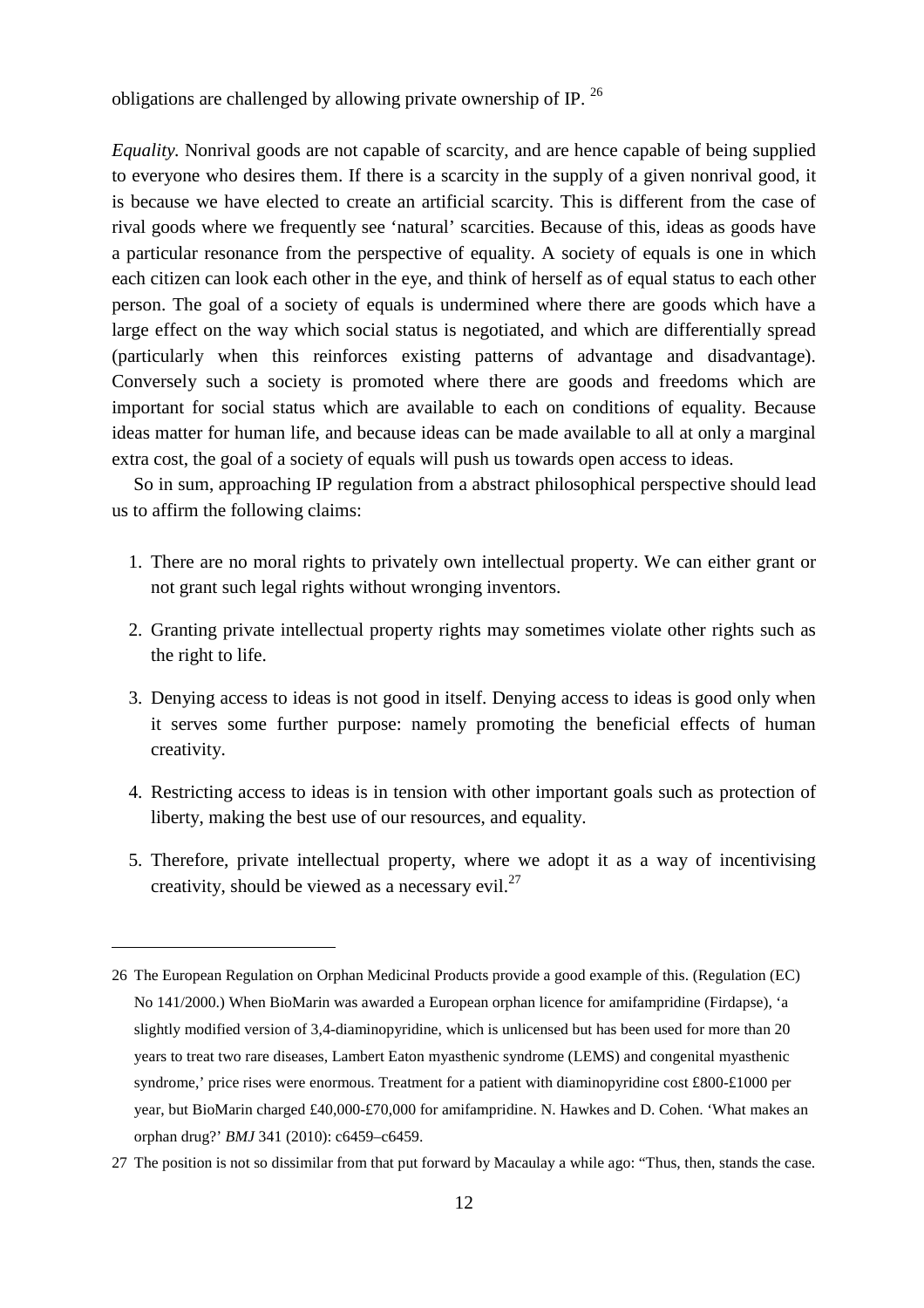The next question is what implications these thoughts should have for concrete IP policy decisions.

## 5 Balancing rights and goals in intellectual property regulation

Going from the more abstract theories to concrete and workable policy proposals is something that is difficult even in those fields of applied philosophy such as bioethics where most work has been done. So what I shall be doing in this section will be quite programmatic, and will also be relatively cautious about what the implications of the analysis so far should be for public policy.

We can separate two questions to which we would need to know the answer before we could make helpful IP policy recommendations: an empirical question and a normative one. The empirical question is: what kinds of environments and regulatory regimes foster creativity most effectively? The normative question is: how are the goods of creativity to be weighed against other goods such as liberty and equality? I shall discuss each in turn.

## 5.1 Prospects for answering the empirical question

When we test the safety and efficacy of a new drug, we control the clinical trial through procedures such as random assignment of participants to the different trial arms, double blinding (so that neither the trial participants nor the researchers know who is receiving which treatment), power calculations (estimating how large a sample size is required to show a statistically significant effect) and placebo controls. A well designed clinical trial thus gives us a high degree of confidence that perceived differences in effects between the two trial arms are caused by differences between the interventions trialled and not some other factor.

It is impossible to perform similarly rigorous tests of the effectiveness of different options for the regulation of intellectual property—to consider say the effects of 20 year patent terms against 25 years. First, it would not be feasible to run a randomised trial which allocated some inventors to longer or to shorter patent terms. Those who were randomised to the shorter patent life would inevitably argue that they were not being treated equally under the law. Even leaving this on one side, such a trial would lack a large number of the other features which allow us to control clinical trials.

The closest we can get to a rigorous empirical test is a natural experiment: we can

It is good that authors should be remunerated; and the least exceptionable way of remunerating them is by a monopoly. Yet monopoly is an evil. For the sake of the good we must submit to the evil; but the evil ought not to last a day longer than is necessary for the purpose of securing the good." Thomas Babington Macaulay, speech delivered in the House of Commons (February 5, 1841), in *The Life and Works of Lord Macaulay: Complete in Ten Volumes,* Edinburgh ed. (Longmans, 1897), vol. VIII, p. 198.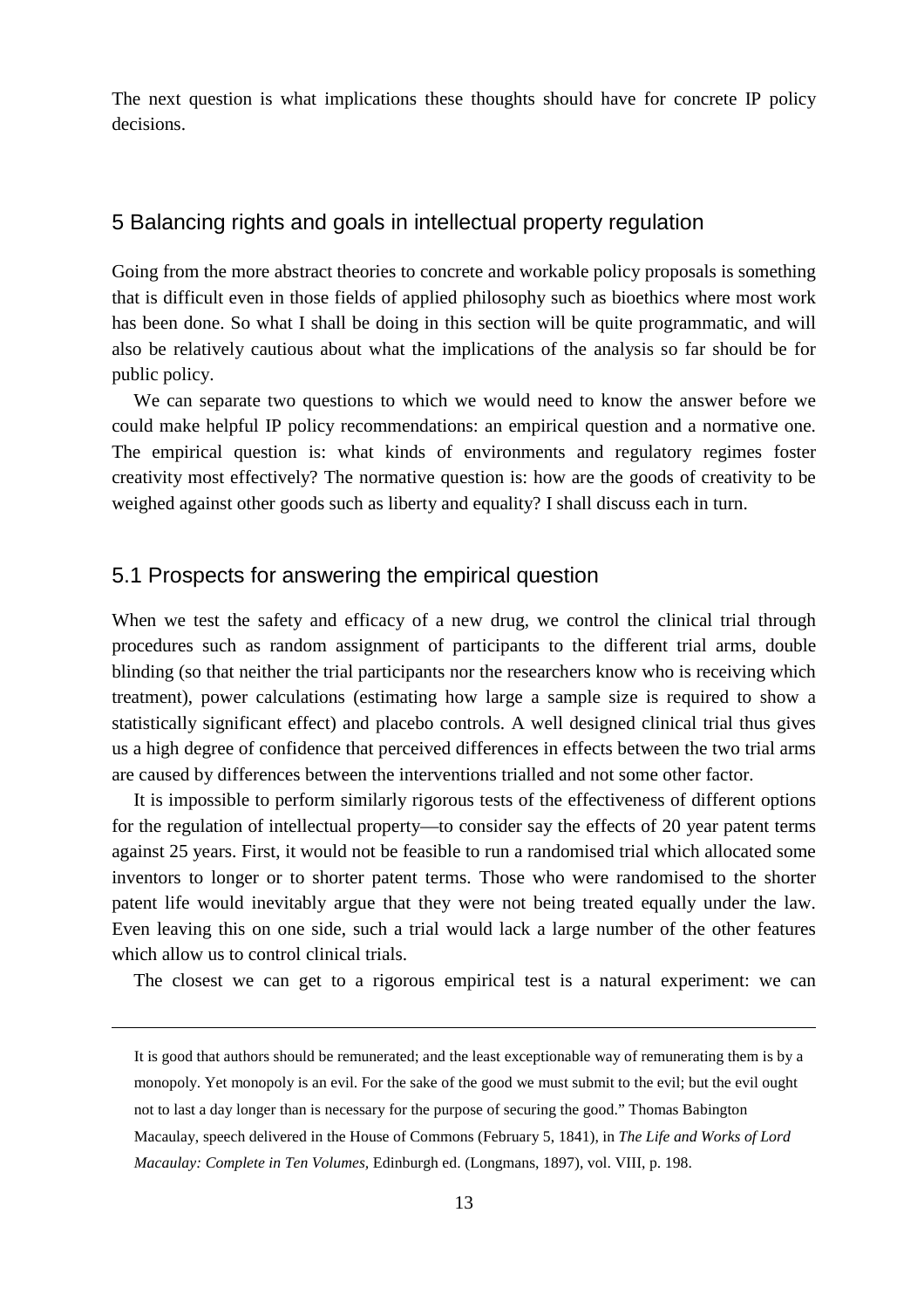investigate past changes in IP regulation, and then see the effects that followed in their wake. However such experiments are so uncontrolled that it is difficult to draw reliable conclusions from them. It is clear that we would not be able to attribute all of any changes of rates of innovation to changes in the regulation of private intellectual property, given that there are many factors which affect how much people are willing to invest in research and development such as tax breaks, the overall state of the economy, what they think their competitors are likely to be doing and how copyable products are without intellectual property protection. How much of any improvements in innovation rates are caused by the change in IP legislation will be deeply contestable. There will be two further deep problems we would need to solve before taking such natural experiments seriously: first there is the problem of measuring creativity. Should we adopt an objective metric such as numbers of patents filed, or number of films released; or should we also focus on the quality of innovations? Second, even if we were to know that, an intervention such as extending the length of the patent term from 20 years to 25 years had a beneficial effect on creativity in one country, it would not follow from this that increasing the length of the patent term would have similarly beneficial effects for our society now. Public policy does not work in such a straightforward and linear way.<sup>28</sup>

What all this means is that what empirical evidence we do have of the effects of different systems of IP regulation lacks rigour—and is certainly not the kind of evidence on the basis of which anyone should feel comfortable about making wide ranging choices about the future of societies. We also have economic models of how creativity is best incentivised. Obviously, for the reasons we have just mentioned, it is extremely difficult to test these models empirically, and perhaps unsurprisingly, these economic models have have wildly different implications, depending on the value orientations of their proponents. Burk and Lemley identify five main economic models in the literature on patents: prospect theory, competitive innovation, cumulative innovation, the anticommons, and patent thickets. Each of these incorporates different assumptions about the kinds of infrastructure and incentives system needed for optimal innovation. Prospect theory assumes that patents should operate like prospects in mining: having IP rights gives companies an incentive to invest more in research and development in the area of their patent in order to reap the benefits of this. This way of looking at innovation implies that "only strong rights to preclude competition will effectively encourage innovation", and that hence 'patents should be granted early in the invention process, and should have broad scope and few exceptions'.<sup>29</sup> Competitive innovation theory argues that innovation comes mostly from competition between firms, and that because of this we should ensure that 'patent rights should be narrow and should give less than perfect monopoly control.<sup>30</sup> Cumulative innovation theorists argue that most useful creativity is

<sup>28</sup> On the relevant disanalogies between the clinical trial context and the public policy context, see Trisha Greenhalgh and Jill Russell. 'Evidence-Based Policymaking: A Critique', *Perspectives in Biology and Medicine* 52(2) (2009): 304–318.

<sup>29</sup> Dan L. Burk and Mark A. Lemley. 'Policy Levers in Patent Law', *Virginia Law Review* 89(7) (2003): 1575– 1696 at p.1604.

<sup>30</sup> Burk and Lemley, 'Policy Levers in Patent Law', p.1607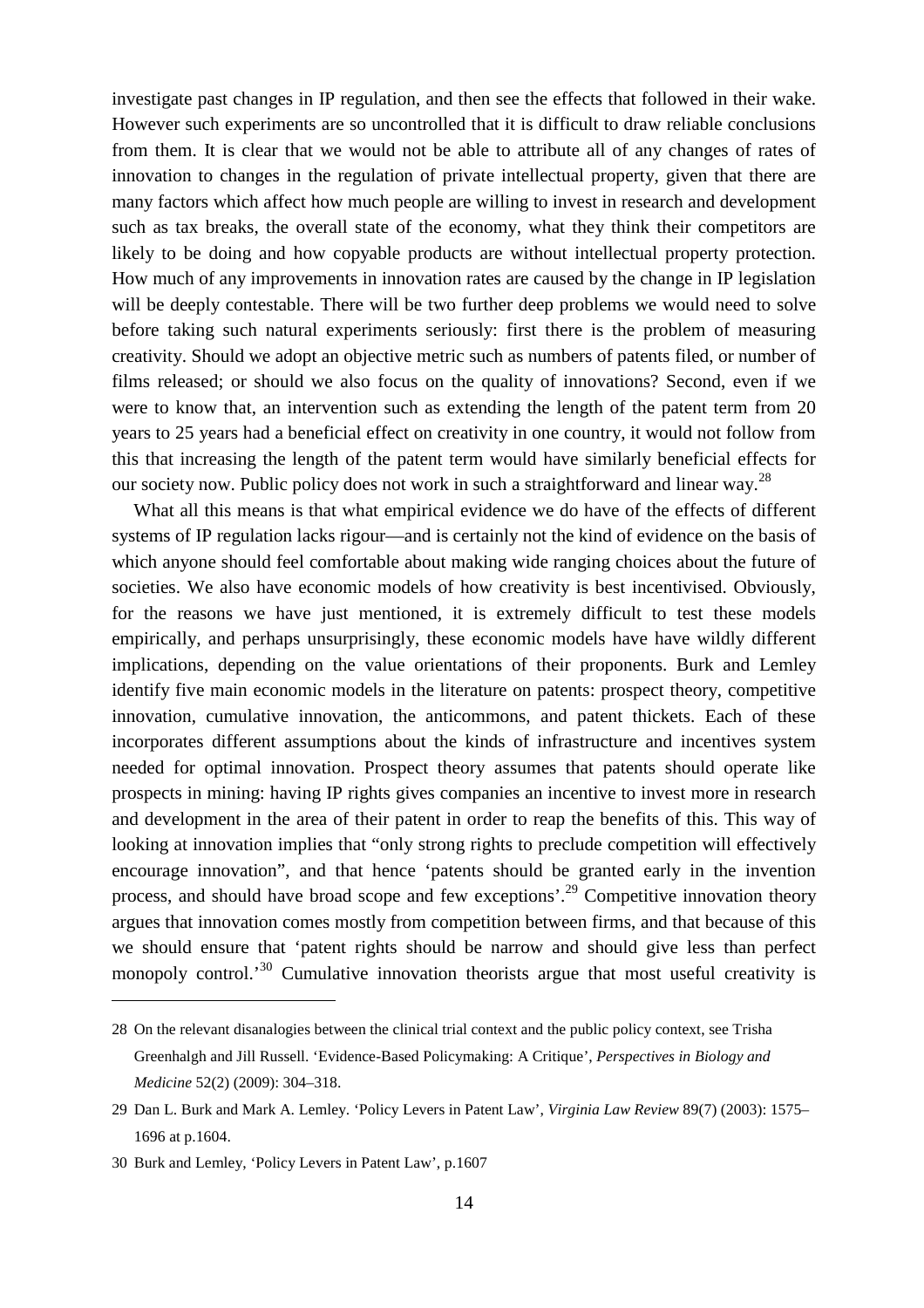additive to already existing inventions, and so that we need to ensure that we do not have a winner-takes-all approach such as the prospect theory approach incorporates, but rather one that allows people to make incremental improvements to products that others have produced. Anticommons theorists focus on the transaction costs involved in licensing multiple patents, and use this as a way of arguing that fundamental innovation platforms should be available freely for innovation.<sup>31</sup> Theorists of patent thickets focus on the problems of overlapping patent claims, and argue that patent claims should be narrower, or the nonobviousness requirement should be made more stringent.<sup>32</sup>

There is no reason to think that one of these models will be optimal for the incentivisation of all inventions. Variables which are relevant to the shape of optimal systems of incentivisation include the cost of bringing a new product to market; the cost of copying versus the cost of invention; and the extent of first mover advantage in a particular market. These costs will vary systematically between industries, and it may well be that an industry such as pharmaceuticals (where it is extremely costly to bring a drug to market, and relatively cheap to copy), would have an optimal system of incentivisation significantly different from that of saucepans.

One apparent solution to this might be to have a more highly differentiated system of intellectual property protection: tailoring the incentives provided to what is required for best innovation in each particular industry. However there are also problems in having highly differentiated systems of incentivisation: we will face problems of categorisation (with incentives to game the system); and challenges from emerging technologies (do we need to be continually inventing new schemes of incentivisation?) Finally, we should not forget that

each new amendment to the patent statute represents an opportunity for counterproductive special interest lobbying… Patent law has some balance today in part because different industries have different interests, making it difficult for one interest group to push through changes to the statute. Industry-specific legislation is much more vulnerable to industry capture.<sup>33</sup>

So it is also unclear that providing a highly differentiated system of patents would be a net gain.

<sup>31</sup> For more on anticomons approaches, see M. A. Heller and R. S. Eisenberg. 'Can Patents Deter Innovation? The Anticommons in Biomedical Research', *Science* 280(5364) (1998): 698 –701; M. A. Heller. 'The Tragedy of the Anticommons: Property in the Transition from Marx to Markets', *Harvard Law Review* 111(3) (1998): 621–688.

<sup>32</sup> For patent thicket approaches, see C. Shapiro, Navigating the Patent Thicket: Cross Licenses, Patent Pools, and Standard Setting', *Innovation Policy and the Economy* 1 (2000): 119–150.

<sup>33</sup> Burk and Lemley, 'Policy Levers in Patent Law', p.1637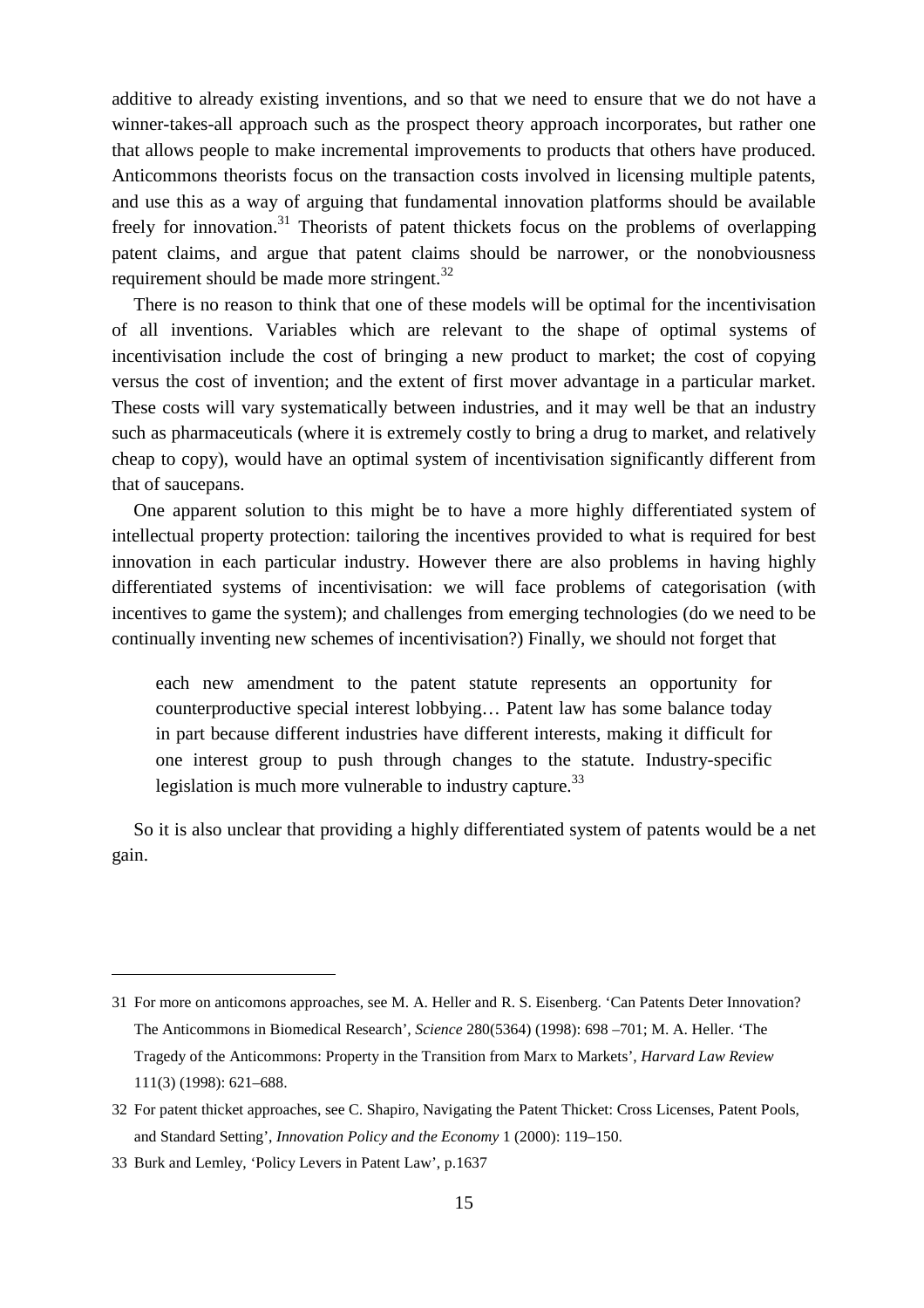#### 5.2 Prospects of answering the normative question

The normative question is how we should weigh the goods of human creativity against other goods such as liberty and equality. Clearly, IP regulation must respect moral rights. We have seen how patents on essential pharmaceuticals might violate moral rights in some cases. To the extent that we are dealing with moral rights, the link between abstract theorising and policy is clear. However, we earlier argued that not much of intellectual property policy will in fact come down to judgements about when moral rights are violated. The great majority of policy decisions will come down to decisions about how to rank different potential policies, in the light of the different values embodied by each policy.

We can approach the task of ranking different policies in the light of the values embodied by each policy in a more or a less ambitious way. On the more ambitious approach, we would attempt to work out a once and for all ranking of all the values in play, and then use this to deduce the answer in the particular case. On the less ambitious approach, we find a way of ranking these values in the particular situation we face, even if that does not amount to a solution for all cases.

It is far from clear that the more ambitious approach is possible: in order for it to be possible, what Henry Richardson calls strong deliberative commensurability would have to be the case: there would have to be 'some single norm (or good) such that all the considerations for and against any option in any situation may be adequately arrayed prior to the choice (for purposes of deliberation) simply in terms of the greater or lesser satisfaction of that norm (or instantiation of that good).<sup>34</sup> Strong commensurability is difficult to combine with value pluralism: if the ways in which equality and liberty are valuable are different from the way that human creativity is valuable, then it is difficult to see how strong commensurability could be true.

The implausibility of strong deliberative commensurability does not entail that it is impossible for philosophers (or anyone else) to make correct judgments about individual policies which involve tradeoffs between different goods. It follows only that there cannot be a single standard in virtue of which we do this. It is unclear that making tradeoffs between competing values in particular contexts and given other constraints is something in which philosophers qua philosophers have particular expertise. Rather, I think we do better to consider these to be fit subjects for deliberative democracy: decidable on the basis of rigorous arguments by all in the community; not just those with specialist philosophical knowledge.

#### 6 Conclusion

Private ownership of IP is not required by respect for moral rights. But given the public goods problem in the production of new ideas, it is plausible to think that suboptimal amounts of

<sup>34</sup> H. Richardson, *Practical Reasoning about Final Ends* (Cambridge: Cambridge University Press, 1994), p.104.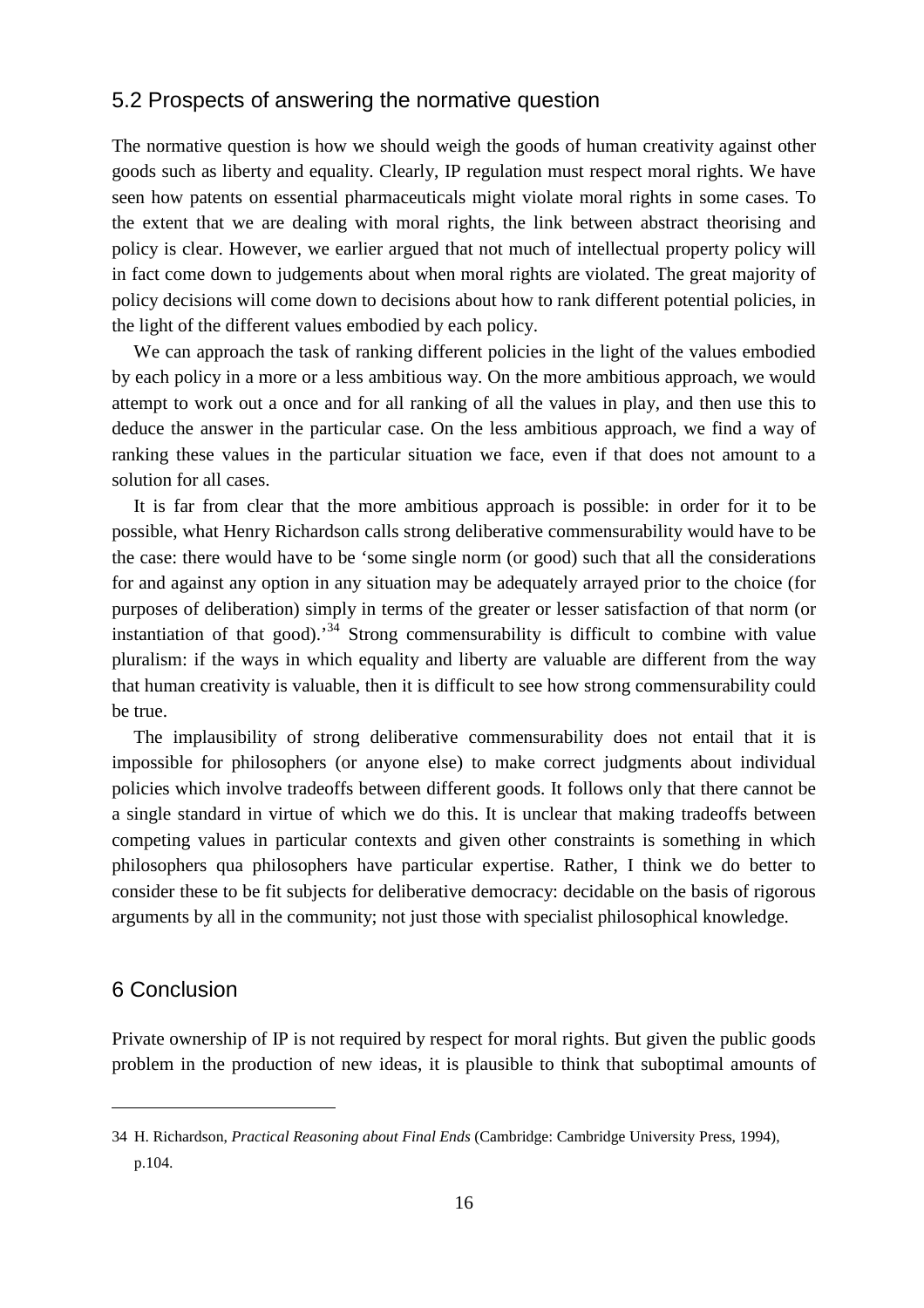innovation will occur unless incentives are provided. Adopting private property approaches to incentivising production of ideas is in a certain amount of tension with the values of liberty, making best use of resources, and equality; and so if it were possible to get similar amounts of innovation with a common ownership approach to a private ownership approach, there would be reason to prefer the common ownership approach. It is less clear what the policy implications of these normative claims should be, given the paucity and the unreliability of the evidence we have on the effects of different regulatory regimes.

#### References

Aybar, S., J. Harlan and W. Lee, 'John Rawls: For The Record,' Harvard Review of Philosophy 1 (1991): 38-48, at p.45. Online at http://www.hcs.harvard.edu/~hrp/issues/1991/Rawls.pdf

Brennan, G. and P. Pettit, 'The feasibility issue,' *The Oxford Handbook of Contemporary Philosophy,* ed. by F. Jackson and M. Smith (Oxford: Oxford University Press, 2005), pp. 258-279.

Burk, D. and M. Lemley, 'Policy Levers in Patent Law', *Virginia Law Review* 89(7) (2003): 1575–1696.

Feinberg, J., *Harmless Wrongdoing (The Moral Limits of the Criminal Law)* (Oxford: Oxford University Press: 1990).

Greenhalgh, T. and J. Russell, 'Evidence-Based Policymaking: A Critique', *Perspectives in Biology and Medicine* 52(2) (2009): 304–318.

Hardin, G., 'The tragedy of the commons. The population problem has no technical solution; it requires a fundamental extension in morality', *Science* 162(3859) (1968): 1243–1248.

Hawkes, N. and D. Cohen, 'What makes an orphan drug?' *BMJ* 341 (2010): c6459– c6459.

Heller, M., 'The Tragedy of the Anticommons: Property in the Transition from Marx to Markets', *Harvard Law Review* 111(3) (1998): 621–688.

Heller, M. and R. S. Eisenberg, 'Can Patents Deter Innovation? The Anticommons in Biomedical Research', *Science* 280(5364) (1998): 698 –701.

Jefferson, T., 'Letter to Isaac McPherson' (13 August 1813), in *The Writings of Thomas*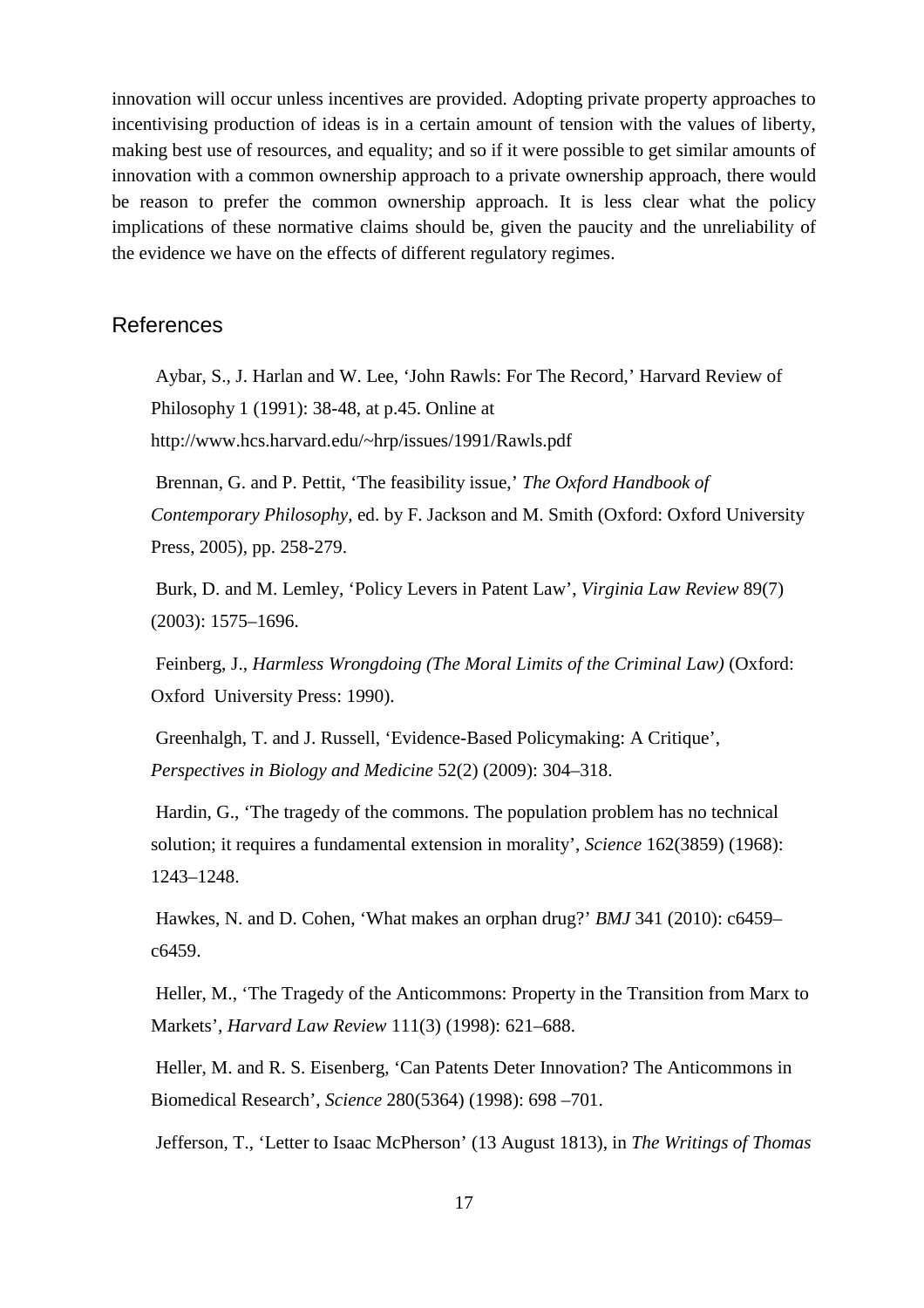*Jefferson*, ed. A. E. Bergh (Washington D.C.: The Thomas Jefferson Memorial Association of the United States, 1907), vol. 13, pp. 333-35. Also available at http://etext.lib.virginia.edu/toc/modeng/public/JefLett.html.

Kamm, F. M., *Intricate Ethics: Rights, Responsibilities, and Permissible Harm* (Oxford: Oxford University Press, 2007).

Lessig, L., *The Future of Ideas: The Fate of the Commons in a Connected World* (New York: Vintage, 2002).

Mill, J. S., *Principles of political economy: with some of their applications to social philosophy*, (5th ed.. London: Parker, Son, and Bourn, 1862).

Moore, W., 'Keeping mum', *BMJ* 334(7595) (2007): 698–a.

Ostrom, E., *Governing the Commons: The Evolution of Institutions for Collective Action* (Cambridge: Cambridge University Press, 1990).

Penner, J., *The Idea of Property in Law* (Oxford: Oxford University Press, 2000).

Rawls, J., *A Theory of Justice,* Revised Edition (Oxford: Oxford University Press, 1999).

Richardson, H., *Practical Reasoning about Final Ends* (Cambridge: Cambridge University Press, 1994).

Scanlon, T. M., 'Rights, goals, and fairness', *Erkenntnis* 11(1) (1977): 81–95.

Sen, A., 'What do we want from a theory of justice?', *Journal of Philosophy* 103(5) (2006): 215-238.

Shapiro, C., 'Navigating the Patent Thicket: Cross Licenses, Patent Pools, and Standard Setting', *Innovation Policy and the Economy* 1 (2000): 119–150.

Thomson, J. J., *The realm of rights* (Cambridge: Mass.: Harvard University Press, 1992).

Waldron, J., 'From Authors to Copiers: Individual Rights and Social Values in Intellectual Property', *Chicago-Kent Law Review* 68 (1993): 841–887.

Waldron, J., 'Property and Ownership', The Stanford Encyclopedia of Philosophy (Winter 2010 Edition), Edward N. Zalta (ed.), URL =

<http://plato.stanford.edu/archives/win2010/entries/property/>.